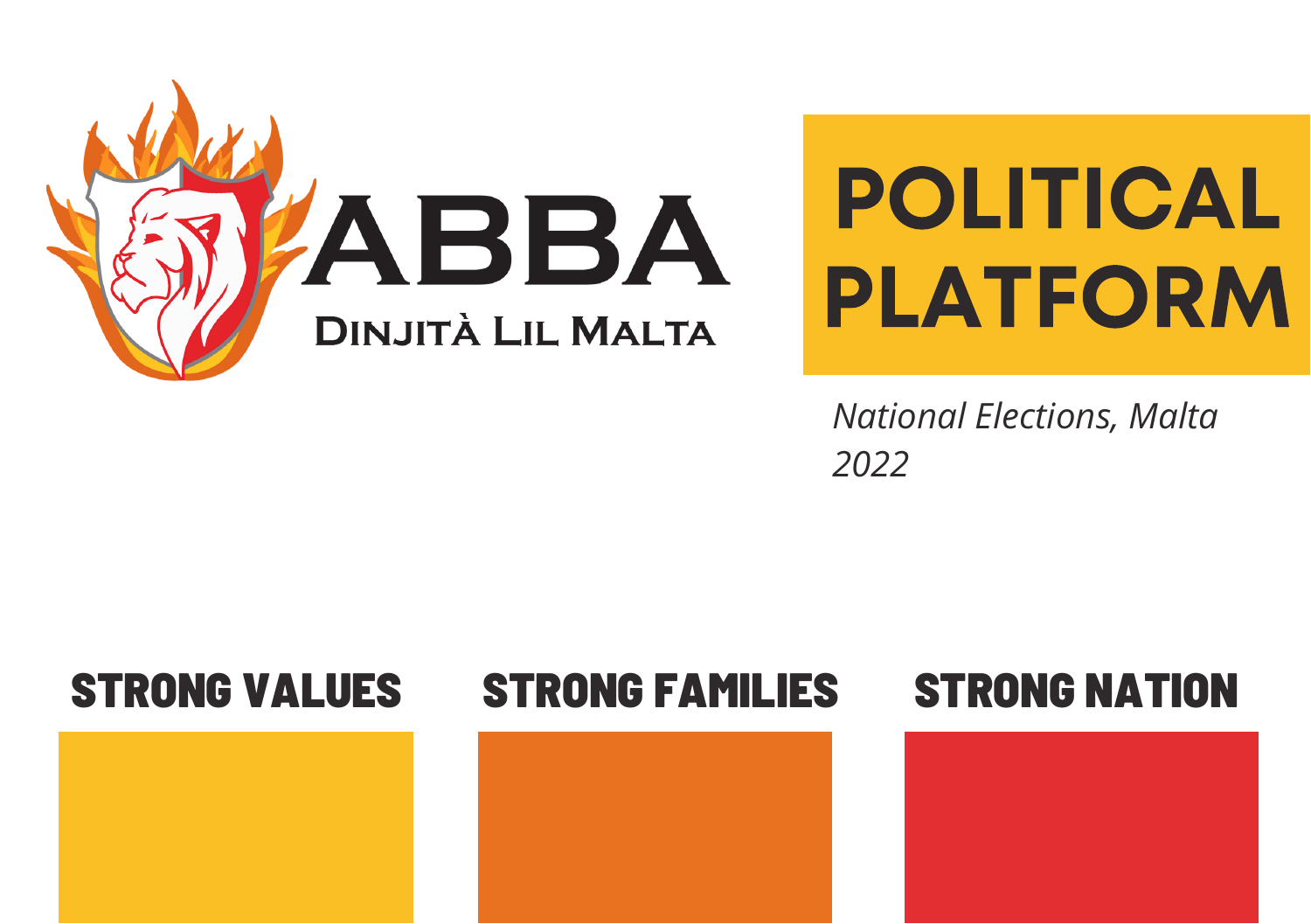

# 1 Right to Life: A Prime Fundamental Freedom

### *"...No person shall be intentionally deprived of his life…" - Article 33.1 - The Constitution of Malta*

Malta's traditional parties no longer seem to be willing to uphold this Constitutional obligation on our behalf and are instead promoting a culture of death: assisted suicide (euthanasia), murder of the unborn (abortion), and other diabolical agendas. This goes against the absolute and overwhelming majority of the Maltese people's wishes, as our laws and international treaties show.

As a Christian, Socio-Conservative party, ABBA will defend this prime fundamental freedom as guaranteed by our Constitution. We insist on our Great Commission for Malta to be a light to the rest of the world by rejecting this foreign/alien imposition outright and promoting a culture of life.



Once elected into Parliament, ABBA pledges that our first bill will be to amend the above quoted wording from Article 33 to "No person shall **from conception** be intentionally deprived of his life…" thereby guaranteeing that the wish of the Maltese people is honoured and that abortion is not legalised in Malta.

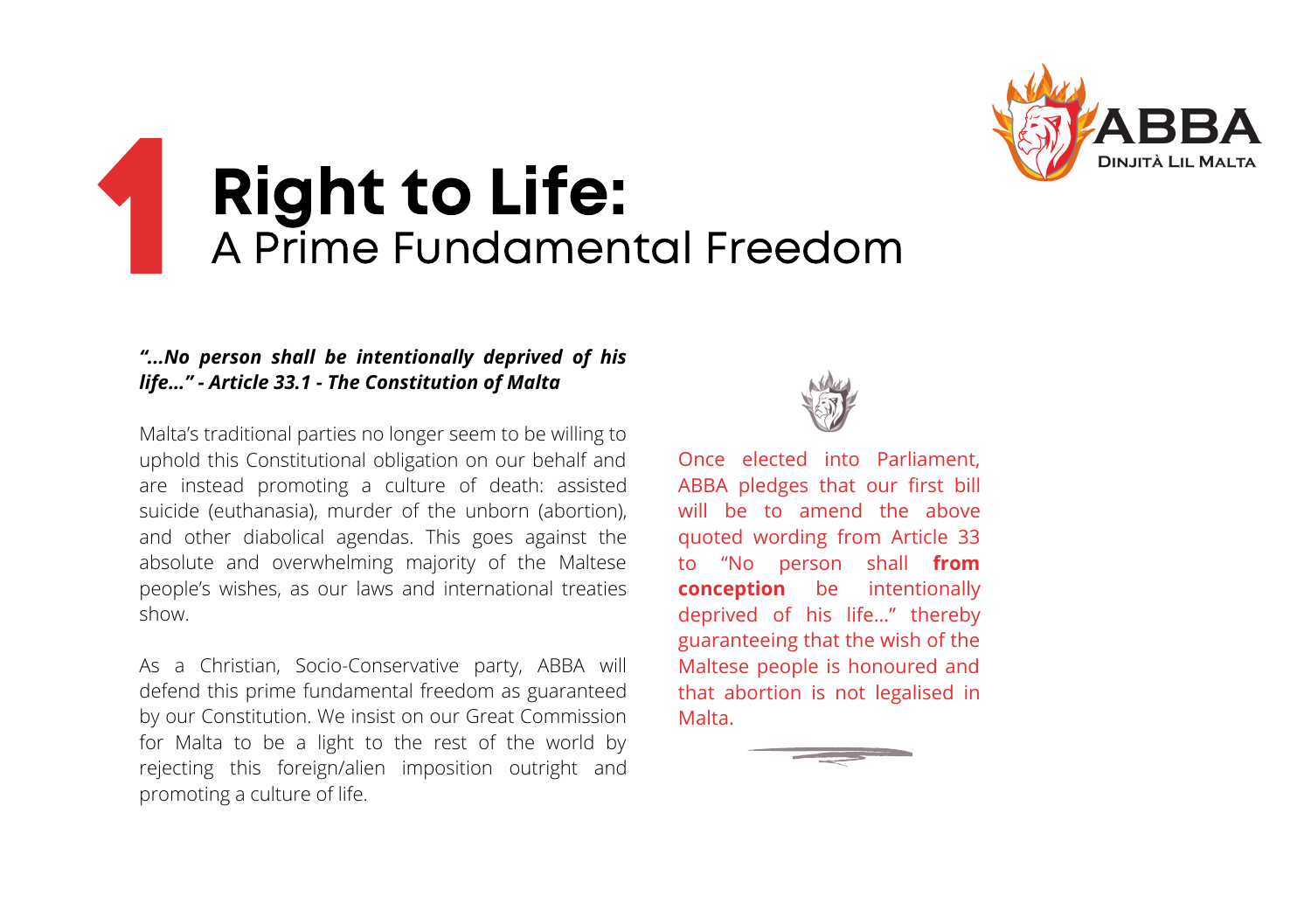



#### *"…every person in Malta is entitled to the fundamental rights and freedoms of the individual…" - Article 32 - the Constitution of Malta*

The past two legislatures of a corrupt government and an inept opposition has led to the continual degradation of our fundamental rights and freedoms. Malta faces a very dark future unless this is reversed in the coming elections. Basic rights have all been undermined by the state, and not protected by the opposition, as obliged by the Constitution.

These rights include: the right to life, freedoms of conscience and worship, expression, assembly, association and movement, protections from: arbitrary arrest or detention, forced labour, inhumane treatment, deprivation of property without compensation, discrimination, protection for privacy of home or other property, provision to secure protection of law, prohibition of deportation and enforcement of protective provisions.

This inexcusable action, which breaches the Constitution of Malta, shames the two traditional parties. Malta deserves better.



**ABBA will be the real-time moral safety valve in Parliament, to ensure the rights of the Maltese citizens are fully restored and protected.**

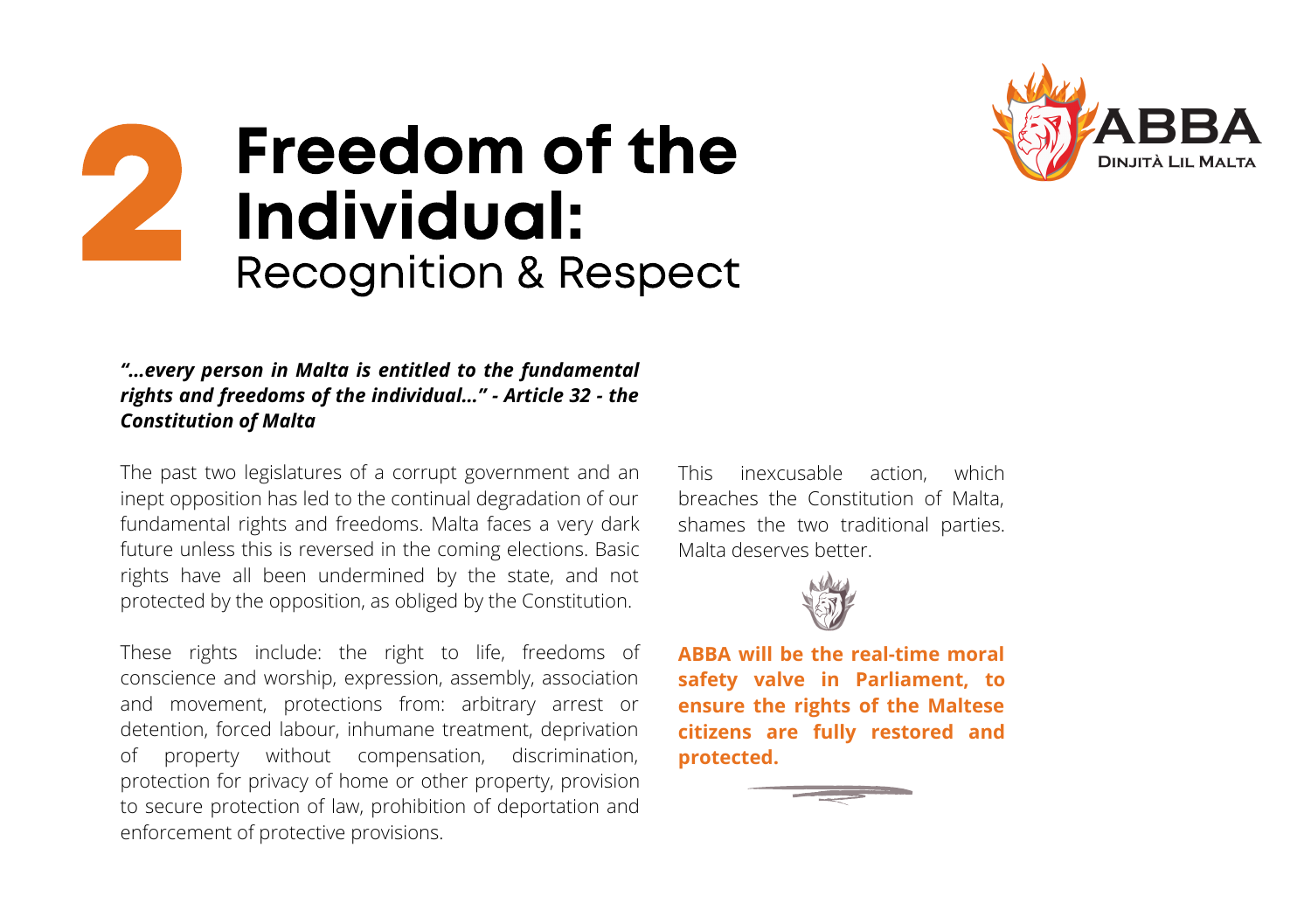## 3 Justice, Law & Order: Restoring Dignity to Malta



"...*Any court or other adjudicating authority prescribed by law, for the determination of the existence or the extent of civil rights or obligations shall be independent and impartial..." - Article 39.2 - the Constitution of Malta*

The government and opposition are meant to administer on behalf of all of the Maltese people who elected them as their representatives in our parliament. Their job is to administer the wealth of our nation, ensuring its fair distribution. They are to maintain law, order & democracy.

Present parliament enacts laws against our mandates, values, culture and identity. They rubber stamp EU regulations and directives which openly impose harmful agendas on us. Rights that we have peacefully enjoyed for decades are being taken away from us. Leading up to the next elections, there is now a very clear push for the state to overrule even the right to life itself, via the murder of the unborn (abortion/female reproductive rights) and assisted suicide (euthanasia).

ABBA wants to be the catalyst of change. Defying intimidation and hopelessness, we are working to change the harmful twoparty electoral system which no longer represents the people.



**We wish to see a coalition government where no single party may have absolute power to do as it wishes, where a real-time moral safety valve exists as it does in every other European country.**

**A coalition government will restore proper and regulated governance. We are working hard for Malta to return to its former international high-standing, where peace and stability was enjoyed by all.**

**We want our full dignity back. By God's grace, we will achieve this is in the forthcoming legislature through our sound policies and clear direction. Strong values, strong families, strong nation.**

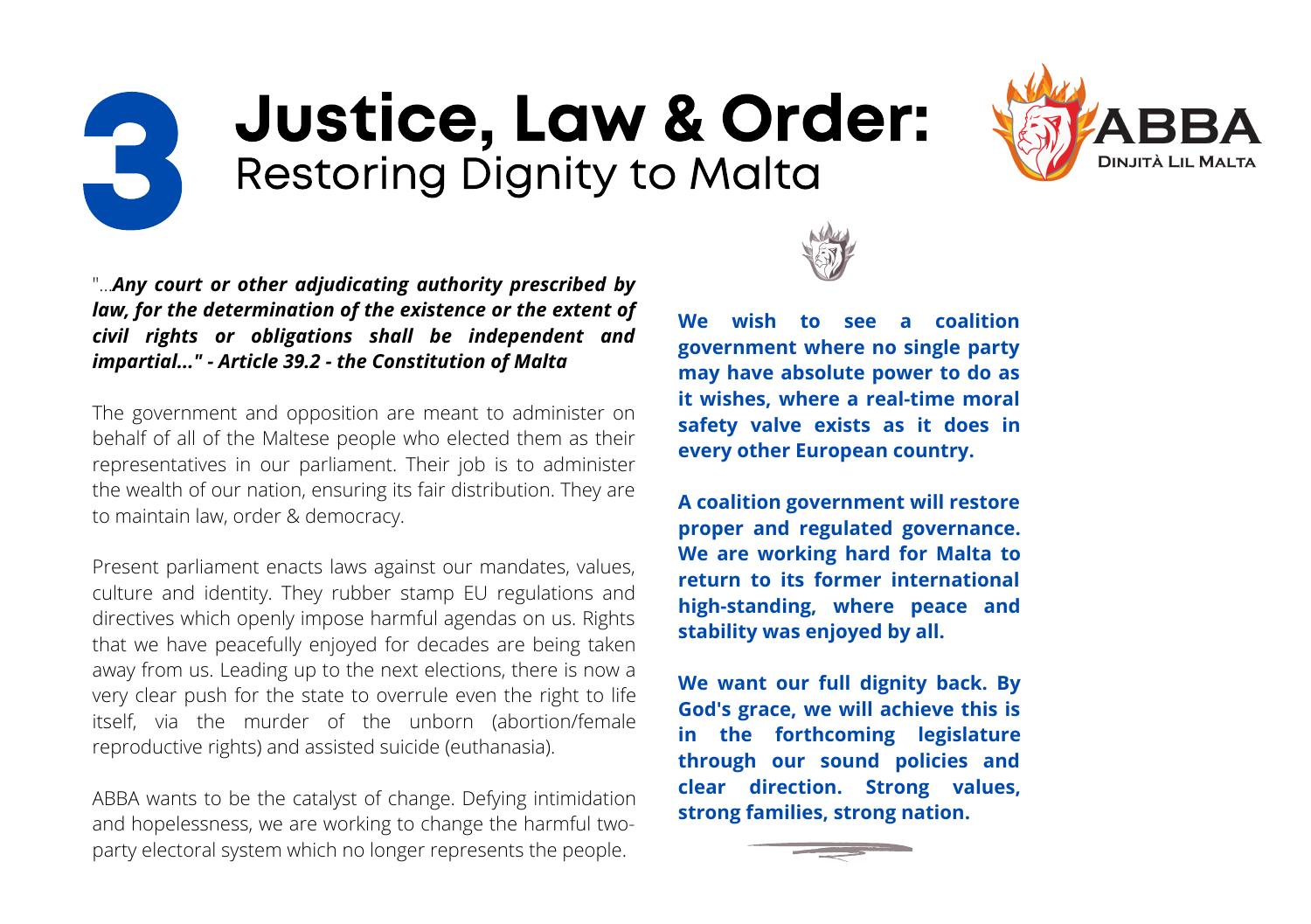

### 4 Quality of Living: Health, Comfort & Enjoyment  $of$  Life

#### *"...The State shall promote the equal right of men and women to enjoy all economic, social, cultural, civil and political rights…" - Article 14 - Constitution of Malta*

The corruption in this country has reached an all-time high. This led to decent civil society being deprived of a quality of life it deserves, whilst the elite few seem untouchable. The limited environment that Malta enjoys has also been ruined with the clear blessings of the institutions which exist to protect it.

Furthermore, the government's open-door migration policy goes hand in hand with the quest to attract cheap labour for business enterprises. This is having two direct consequences on the labour market. Job competition has led to wage contraction. Lower wages for working class and mid-blue collar have created housing problems for the working class families who cannot afford skyrocketing property and rental prices. They cannot be expected to share a flat with several others, as many migrant workers do.

The above has led to Malta being greylisted by the international community, creating uncertainty and financial insecurity. We are fast approaching a time of unprecedented turmoil.



**ABBA's election into Parliament and participation in government will be a clear signal to the international community that it is not 'business as usual' with the present corrupt government and an inept opposition. A coalition government that includes ABBA MP's will ensure a road to recovery of law and order, in the shortest time.**

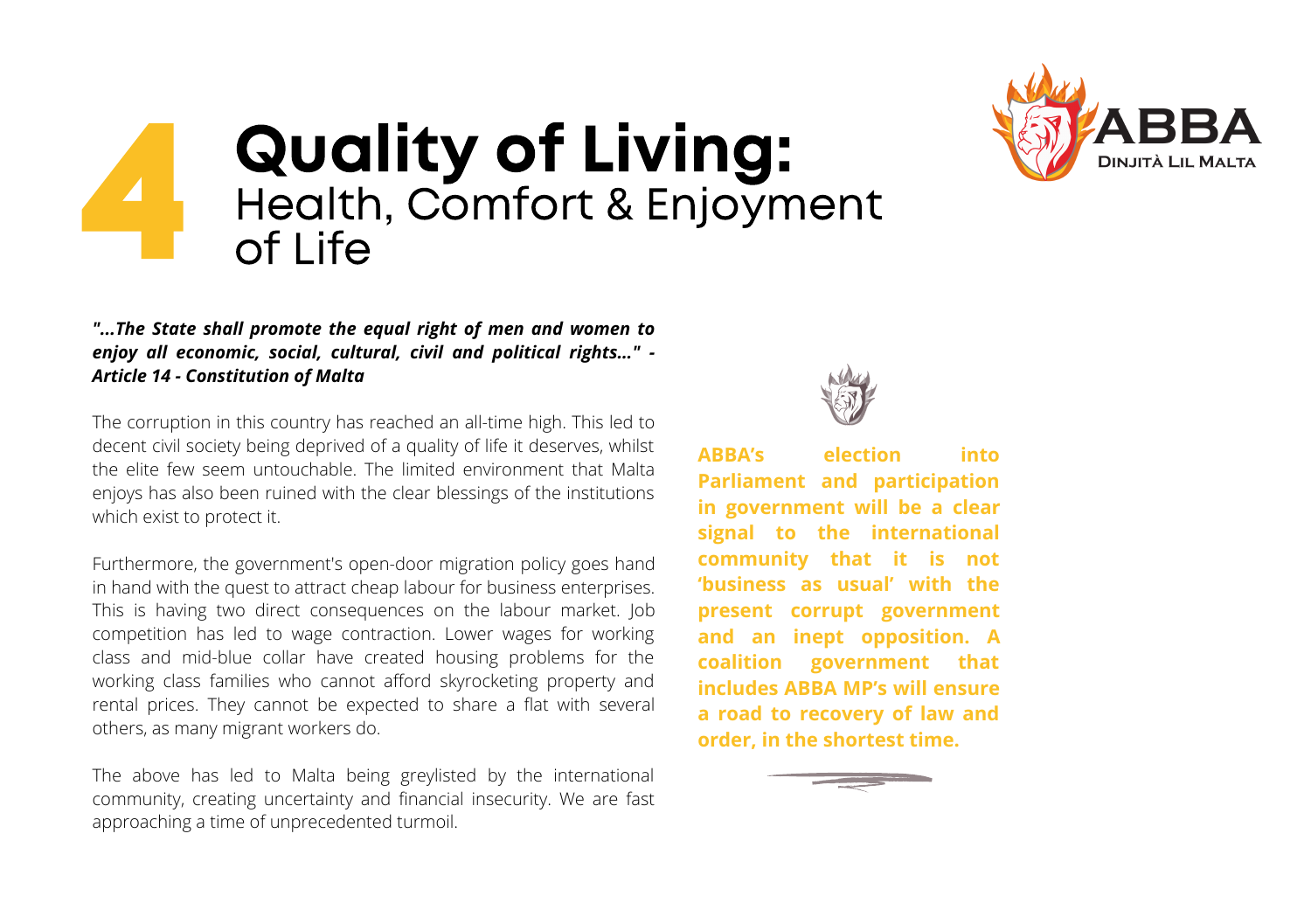### 5 Sovereignty: The Supremacy of the Constitution of Malta

*"…if any other law is inconsistent with this Constitution, this Constitution shall prevail and the other law shall, to the extent of the inconsistency, be void…" - Article 6 - Constitution of Malta*

The European Parliament (EP) is openly declaring war on the Constitutions of the EU Member States. Not only is it abusing its limited authority and trying its best to impose the murder of the unborn (abortion) and assisted suicide (euthanasia) on Malta, but it has now declared EU primacy over national law. It is crucifying Poland and Hungary for daring to stand up against the popularisation and normalisation of homosexual and transgender behaviour, and harmful gender indoctrination via state education.

Furthermore, the EP dares challenge the ruling of the Polish Constitutional Courts. In short, it is totally ignoring and wiping out a sovereign people's 'law and order' mechanism, simply because it wants to impose its own agendas. The Constitution of Malta prohibits such an illegal action by the EP, but neither our government, nor the opposition, has dared voice protest to the EU's crushing of the sovereignty of an EU Member State.





**Our representatives in Parliament all swear to protect our Constitution and sovereign rights. Their total silence on this nationally important principle represents their clear intent to abdicate our Sovereignty to the EU. Neither the EP's illegal robbery of our Sovereignty nor our parliamentary representatives' abeyance to their new masters is acceptable to ABBA.**

**Malta must retain its full sovereignty and God-given rights to decide on our present and the future of our citizens. ABBA condemns and refutes the EU's latest action. We will make alliances with likeminded groups and parties in other European states in order to ensure that Malta retains full Sovereignty and decision-making power.**